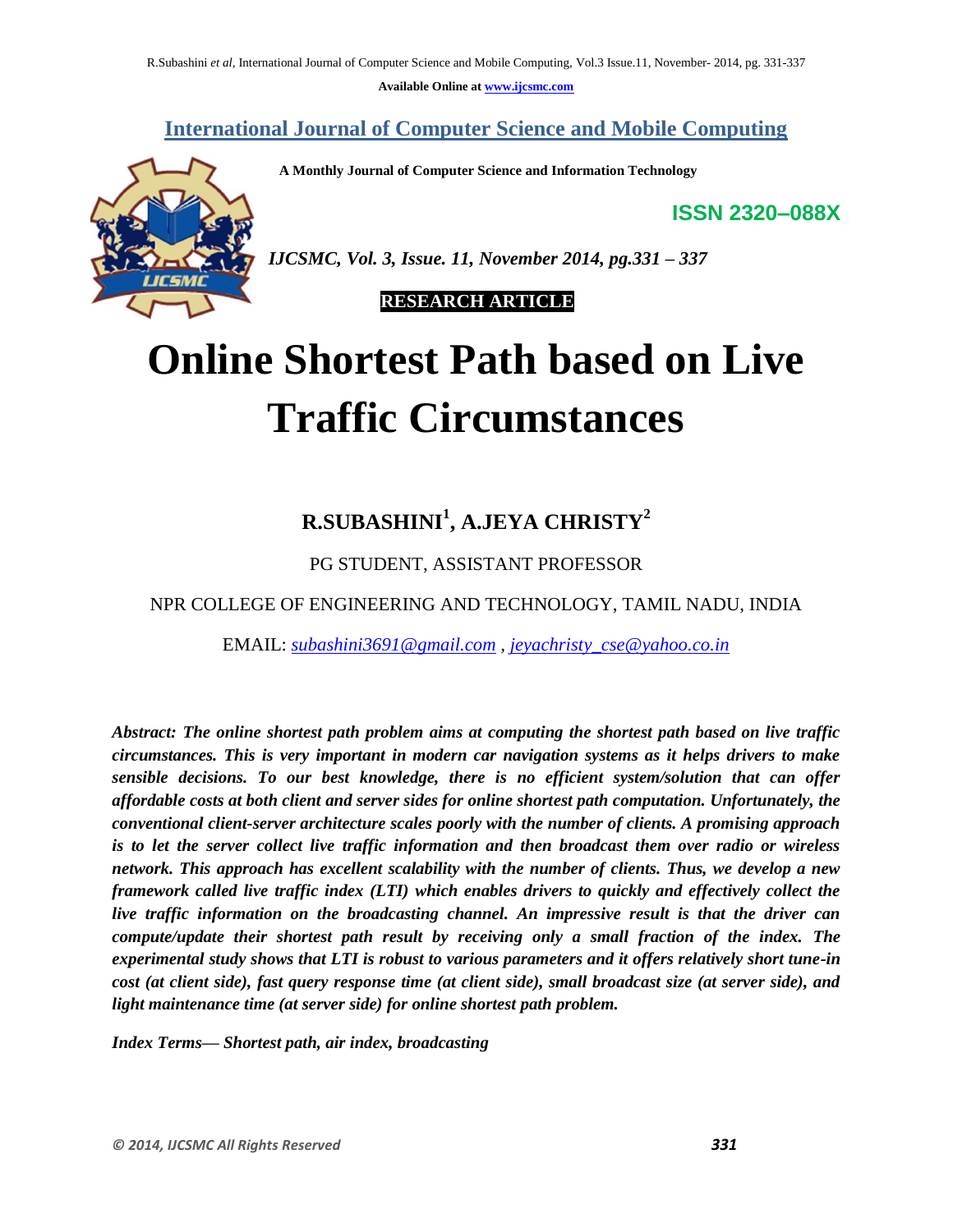# **1. INTRODUCTION**

 Shortest path computation is an important function in modern car navigation systems .This function helps a driver to figure out the best route from his current position to destination. Typically, the shortest path is computed by offline data prestored in the navigation systems and the weight (travel time) of the road edges is estimated by the road distance or historical data. Unfortunately, road traffic circumstances change over time. Without live traffic circumstances, the route returned by the navigation system is no longer guaranteed an accurate result. Those old navigation systems would suggest a route based on the pre-stored distance information .Note that this route passes through four road maintenance operations (indicated by maintenance icons) and one traffic congested road (indicated by a red line). Nowadays, several online services provide live traffic data (by analyzing collected data from road sensors, traffic cameras, and crowdsourcing techniques), These systems can calculate the snapshot shortest path queries based on current live traffic data; however, they do not report routes to drivers continuously due to high operating costs. Answering the shortest paths on the live traffic data can be viewed as a continuous monitoring problem in spatial databases, which is termed online shortest paths computation (OSP) in this work.

 To the best knowledge, this problem has not received much attention and the costs of answering such continuous queries vary hugely in different system architectures. Typical client-server architecture can be used to answer shortest path queries on live traffic data. In this case, the navigation system typically sends the shortest path query to the service provider and waits the result back from the provider (called result transmission model). However, given the rapid growth of mobile devices and services, this model is facing scalability limitations in terms of network bandwidth and server loading. Based on a telecommunication expert the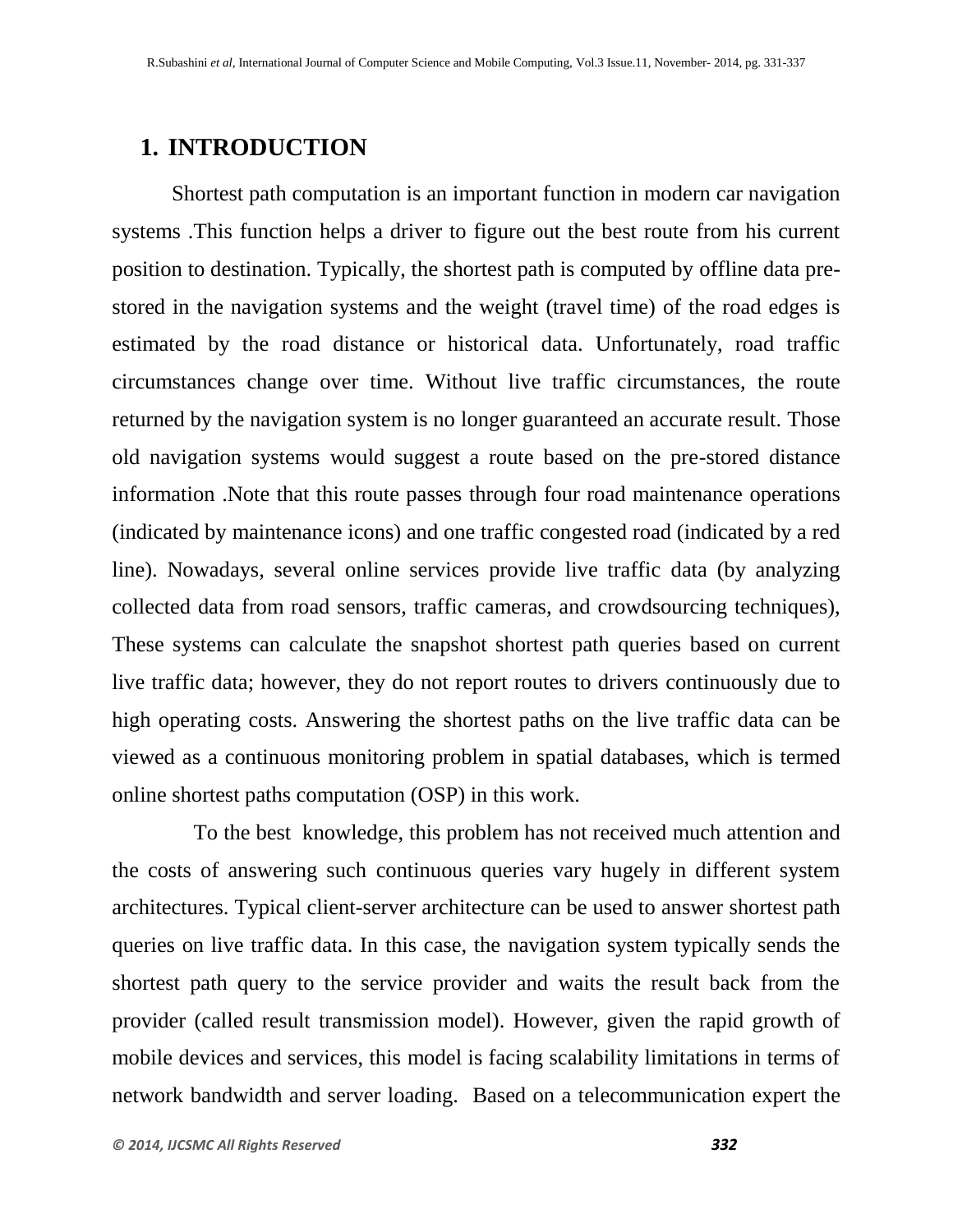world's cellular networks need to provide 100 times the capacity in 2015 when compared to the networks in 2011. Furthermore, live traffic are updated frequently as these data can be collected by using crowdsourcing techniques (e.g., anonymous traffic data from Google map users on certain mobile devices). As such, huge communication cost will be spent on sending result paths on the this model. Obviously, the client-server architecture will soon become impractical in dealing with massive live traffic in near future. client-server architecture, it cannot scale well with a large number of users.

 In addition, the reported paths are approximate results and the system does not provide any accuracy guarantee. An alternative solution is to broadcast live traffic data over wireless network (e.g., 3G, LTE, Mobile WiMAX, etc.). The navigation system receives the live traffic data from the broadcast channel and executes the computation locally (called raw transmission model). The traffic data are broadcasted by a sequence of packets for each broadcast cycle. To answer shortest path queries based on live traffic circumstances, the navigation system must fetch those updated packets for each broadcast cycle. The main challenge on answering live shortest paths is scalability, in terms of the number of clients and the amount of live traffic updates. A new and promising solution to the shortest path computation is to broadcast an air index over the wireless network (called index transmission model). The main advantages of this model are that the network overhead is independent of the number of clients and every client only downloads a portion of the entire road map according to the index information. For instance, the proposed index constitutes a set of pairwise minimum and maximum traveling costs between every two subpartitions of the road map. However, these methods only solve the scalability issue for the number of clients but not for the amount of live traffic updates. As reported the re computation time of the index takes 2 hours for the San Francisco (CA) road map. It is prohibitively expensive to update the index for OSP, in order to keep up with live traffic circumstances. Motivated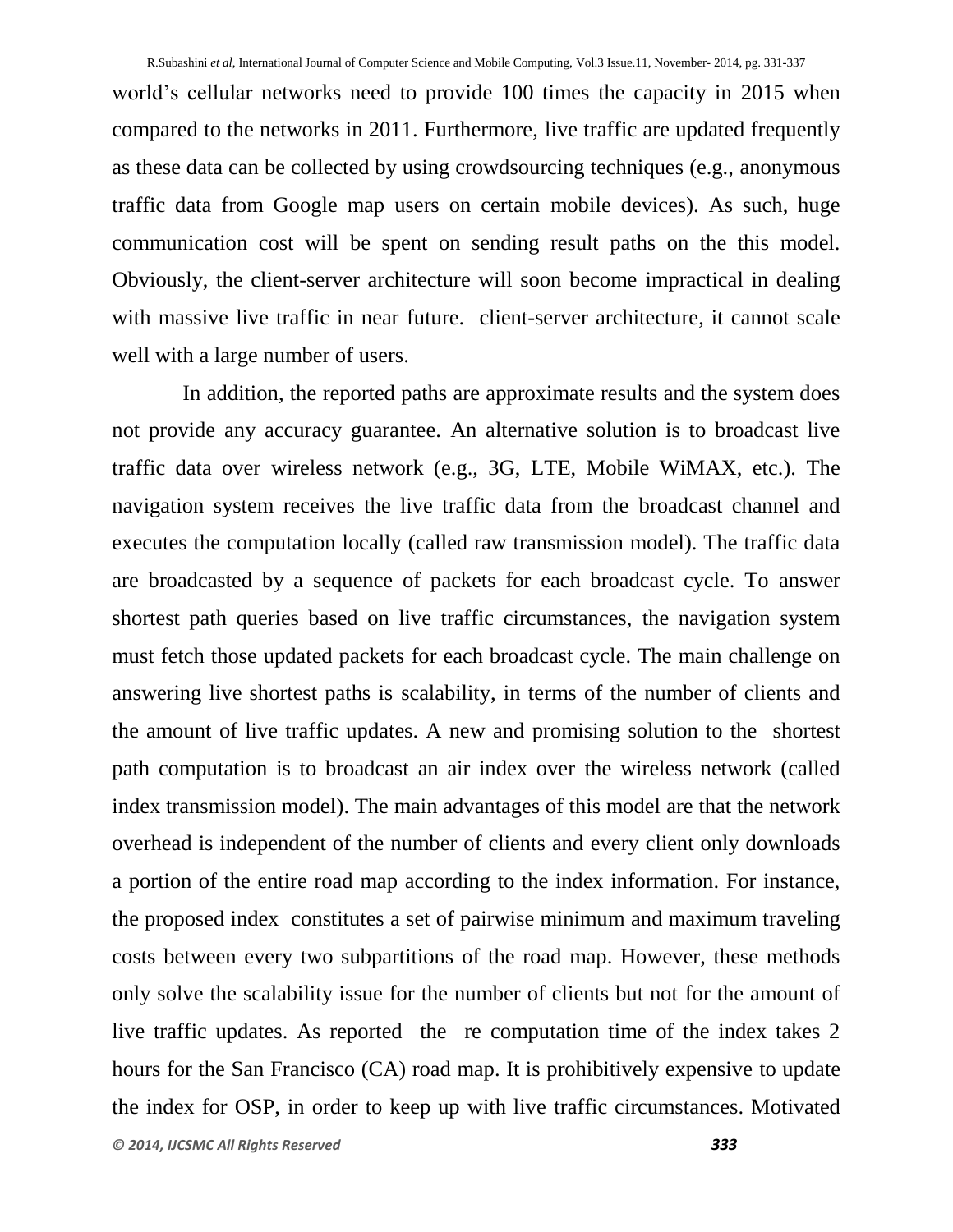by the lack of off-the-shelf solution for OSP, Anew solution based on the index transmission model by introducing live traffic index (LTI) as the core technique. LTI is expected to provide relatively short tune-in cost (at client side), fast query response time (at client side), small broadcast size (at server side), and light maintenance time (at server side) for OSP.

LTI features as follows.

- The index structure of LTI is optimized by two novel techniques, graph partitioning and stochastic-based construction, after conducting a thorough analysis on the hierarchical index techniques. To the best of our knowledge, this is the first work to give a thorough cost analysis on the hierarchical index techniques and apply stochastic process to optimize the index hierarchical structure.
- LTI efficiently maintains the index for live traffic circumstances by incorporating Dynamic Shortest Path Tree (DSPT) into hierarchial index techniques.
- LTI reduces the tune-in cost up to an order of magnitude as compared to the state-of-the-art competitors; while it still provides competitive query response time, broadcast size, and maintenance time. To the best of our knowledge, we are the first work that attempts to minimize all these performance factors for OSP.

# **2. LITERATURE SURVEY**

# **2.1. Spectral Clustering Based on The Graph Laplacian**

A connection between the Cheeger cut and the second eigenvector of the graph p-Laplacian, a nonlinear generalization of the graph Laplacian.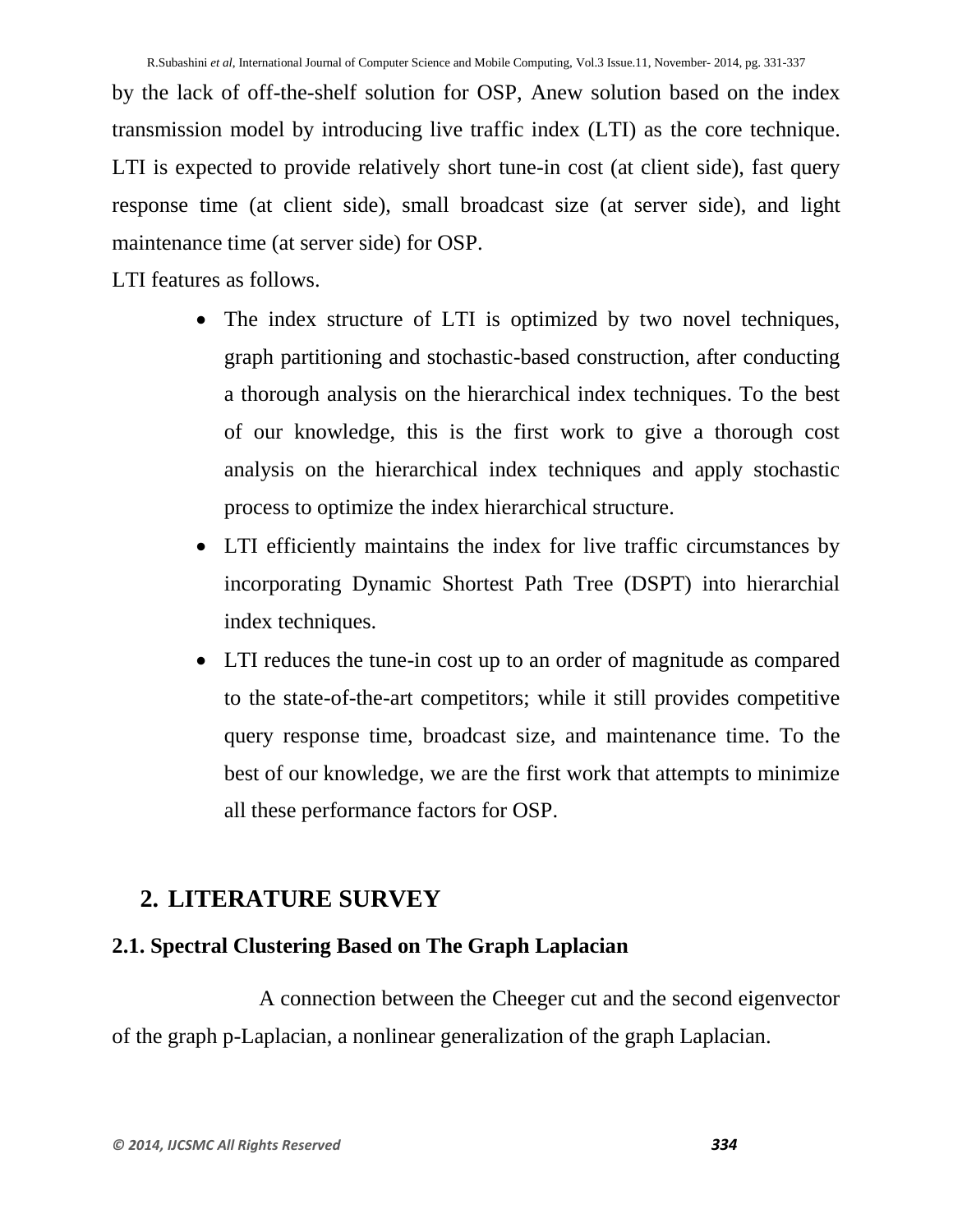A p-Laplacian which is slightly from the one used. Has been used for semisupervised learning .The main motivation for the use of eigenvectors of the graph p-Laplacian was the generalized isoperimetric inequality. In which relates the second eigenvalue of the graph p-Laplacian to the optimal Cheeger cut. The isoperimetric inequality becomes tight as p , so that the second eigenvalue converges to the optimal Cheeger cut value.

#### **2.2. SHARC: Fast and Robust Unidirectional Routing**

Introduce SHARC-Routing, a fast and robust approach for unidirectional routing in large networks. The central idea of SHARC (Shortcuts + Arc-Flags) is the adaptation of techniques developed for Highway Hierarchies to Arc-Flags.In general, SHARC-Routing iteratively constructs a contraction-based hierarchy during preprocessing and automatically sets arc- ags for edges removed during contraction. More precisely, arc- ags are set in such a way that a unidirectional query considers these removed component-edges only at the beginning and the end of a query. As a result, able to route very efficiently in scenarios where other techniques fail due to their bidirectional nature. It turned out that SHARC was a promising candidate for routing in time-dependent networks.

# **2.3.Computing point to point shortest path from External Memory**

 The ALT algorithm for the point-to-point shortest path problem in the context of road networks. The suggest improvements to the algorithm itself and to its preprocessing stage. Also develop a memory-efficient implementation of the algorithm that runs on a Pocket PC(Personal Computer).It stores graph data in a ash memory card and uses RAM(Random Access Memory) to store information only for the part of the graph visited by the current shortest path computation. The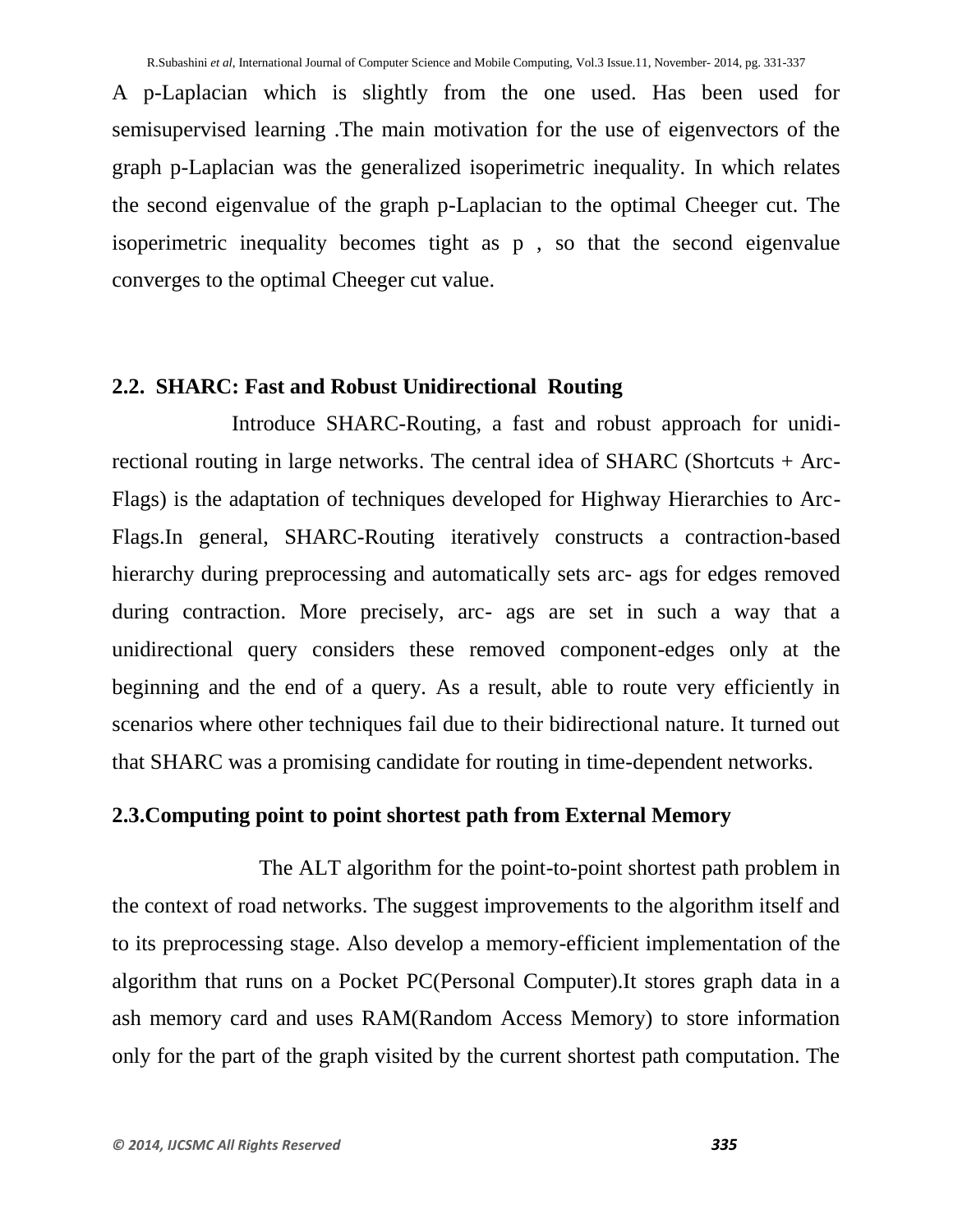implementation works even on very large graphs, including that of the North America road network, with almost 30 million vertices.

## **2.4 Time-Dependent SHARC-Routing**

 During the last years, many speed-up techniques for Dijkstra's algorithm have been developed. As a result, computing a shortest path in a static road network is a matter of microseconds. However, only few of those techniques work in time-dependent networks. Unfortunately, such networks appear frequently in reality.

## **2.5. Shortest Path Tree Computation in Dynamic Graphs**

The Dynamic Shortest Path (DSP) problem is to compute S from D.This problem either focuses on a single edge weight change, or for multiple edge weight changes, some of them are incorrect or are not optimized. The correct and extend a few state-of-the-art dynamic SPT algorithms to handle multiple edge weight updates. Hence prove that these algorithms are correct. Dynamic algorithms may not out perform static algorithms all the time. To evaluate the proposed dynamic algorithms, compare them with the well-known static Dijkstra's algorithm.

#### **3. CONCLUSION**

 The online shortest path computation; the shortest path result is computed/updated based on the live traffic circumstances. Analyze the existing work and discuss their inapplicability to the problem (due to their prohibitive maintenance time and large transmission overhead). To address the problem, suggest a promising architecture that broadcasts the index on the air. First identify